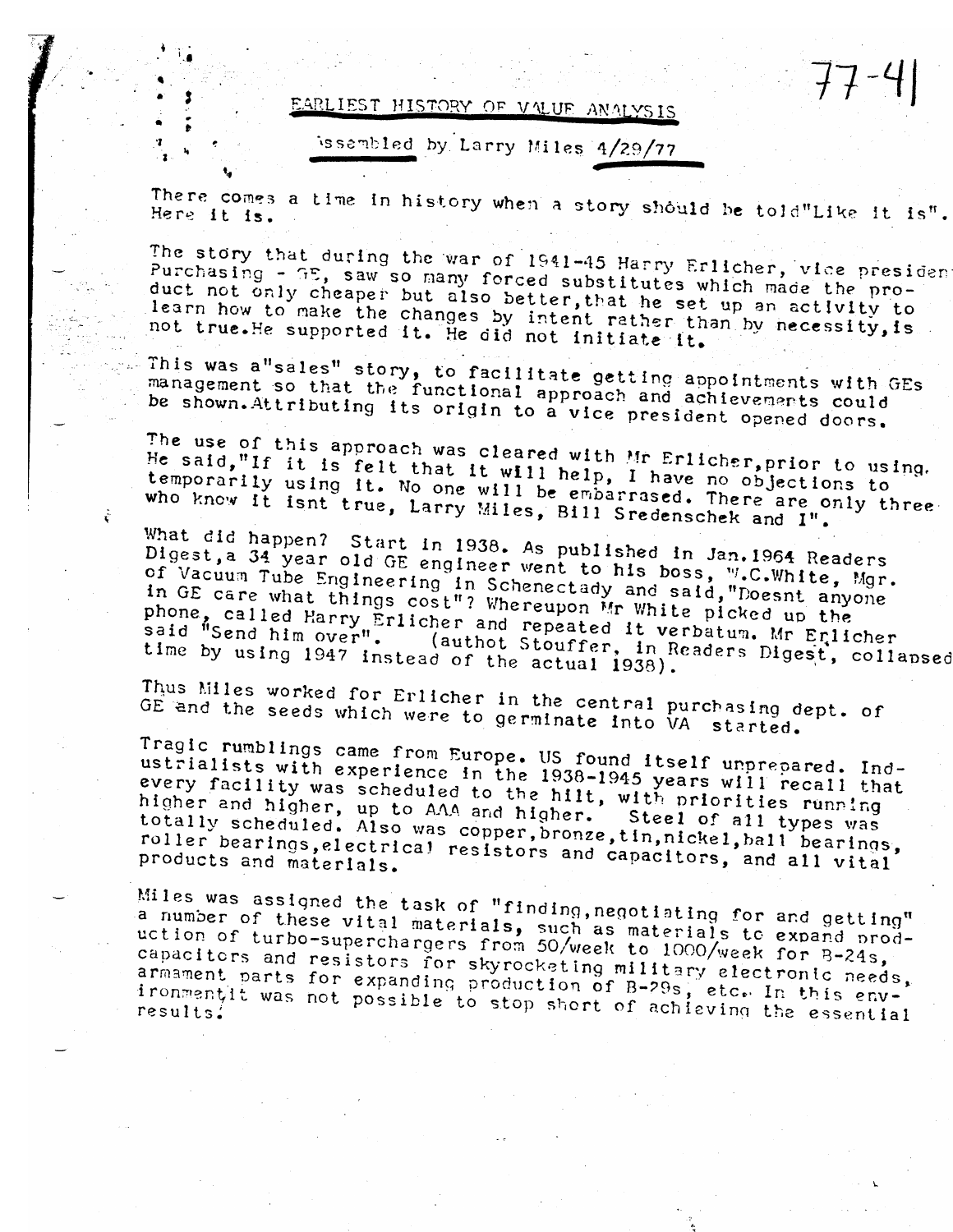Frequently, suppliers, already over-extended, said "No" to increased schedules or new necessary products. In this desparate situation Miles was forced to basics. "If I cant get the product. I've got to get the function. How can you provide the function by using some machine or labor or material that you can get"? Time and again there was a way to do it. Engineering tests and approvals were rushed and schedules met. Thus "function" grew in vitality and was to later mature into the development of the VA techniques.

To assure materials for these and other vital programs. Miles usually worked 2 days in vendors plants, one to two days in GE plants, one day in the Pentagon keeping priorities suitable, each week, saturdays and sundays in his own office. One exact incident will illustrate the function emphasis which pressed itself upon him.

A production manager gave Miles a schedule calling for thousands of a few dozen types of resistors and capacitors to be delivered weekly starting in one week. Manufacturing schedules at the time were 9 months out, with 6 months firm. He was told it was an absolute requirement. Miles asked, "Who agrees with you that this must be secured regardless"? He said "Tom Garahan, overall production manager of GE. Miles asked, "Does Harry Erlicher agree?". He said yes. Naxt - to Erlichers office. Erlicher said "Yes".

They were secured. They were for Oak Ridge Tenn. Much later it was learned it was for atomic bomb research and development. Their priority overrode all others, still the others were vital too. Miles went to vendors, made schedule changes, but told each to find some way to provide the essential functions of resistance and capacitance thru a different shape or type or material or equipment, which would keep other vital electronic equipment on schedule for the military. The function approach proved to be so effective that he was never to abandon it.

Critical years passed. In 1944 Erlicher asked Miles to become Purchasing Agent of a GE plant. Miles experienced more benefits from the functional approach in buying.

In 1947 Miles told Erlicher that he believed that much good could come to GE if he were relieved of line operating responsibilities and assigned full time to cost reduction work in the central purchasing office. Mr Erlicher bought the idea and moved him back to Schenectady in late 1947, where his activity was named the Purchasing Department Cost Reduction Section, PDCRS.

Miles and the people he hired, Roy Fountain and others started studying products and costs on a function basis, associating costs with functions and jelling up the specific function based techniques of VA.

24 years later, in 1971, the National Capital Chanter invited Wm Sredenschek to be their quest speaker and tell them the exact circumstances of the "birth" of Value Analysis. They asked Larry Miles to introduce him.

Those talks were taped and transcribed and are enclosed to complete the task of "telling it like it is"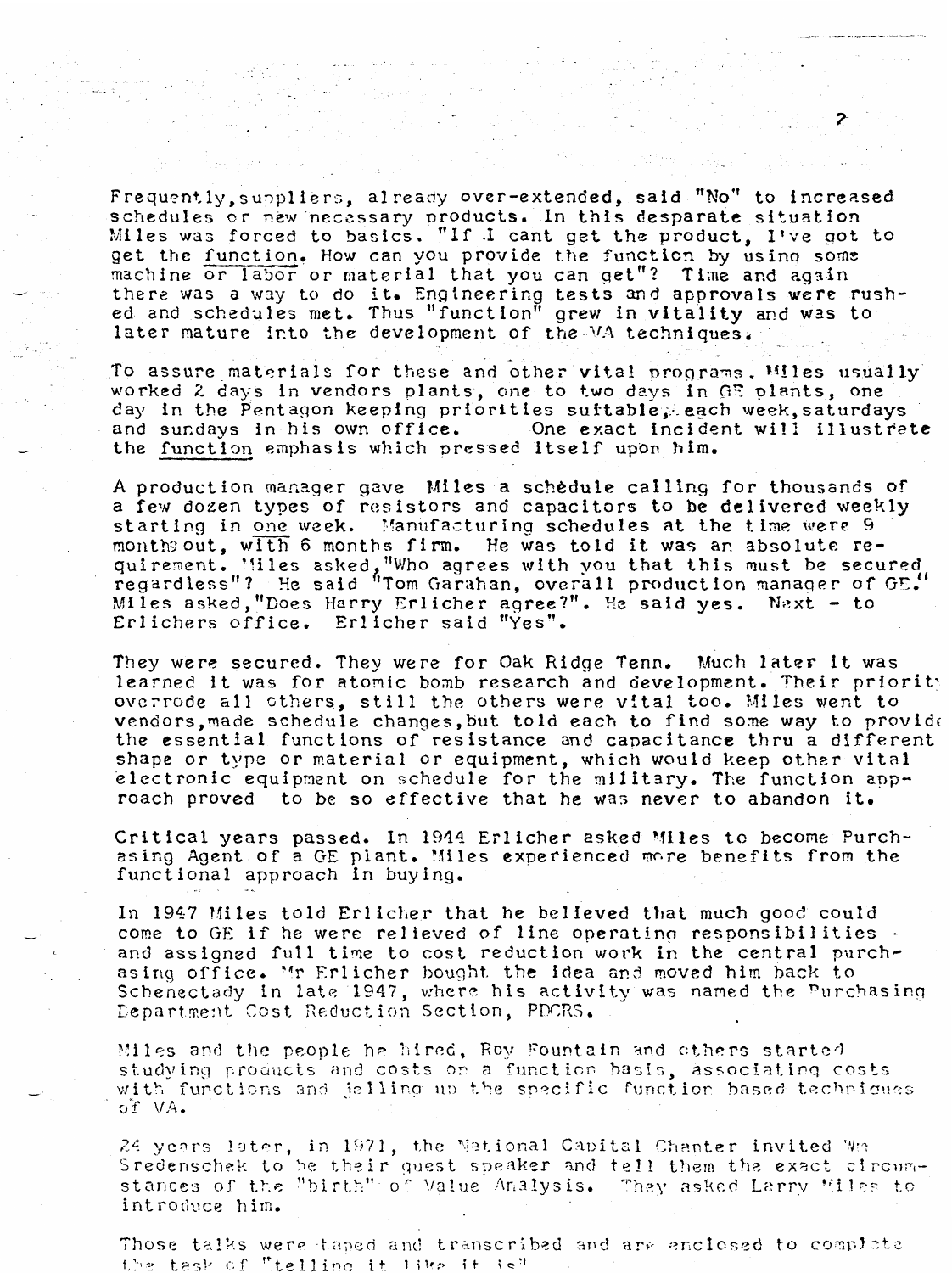## $L_D$   $\mu$

77-4

## $\cdot$  S.A.V.E.

 $\epsilon = 1$  .

THE BEGINNING OF VALUE ANALYSIS

Washington IC Sept 8.1971

Comments by General Electric Manager Wm. A Sredenschek under whom the Value Analysis system was originated, as he spoke at the meeting of the Washington Capitol Chapter, accepting the INVOLVED MANAGER AWARD from the Society of American Value Engineers. (Extracted from taped documentation)

Pres.Kempter, Mr Brogan, honored guests, members of the Society of American Value Engineers, ladies and gentlemen.

I'd like to tell you a few things that happened in our lives during the first few moments when Value Analysis was being born.

It happened that I had been selected to work as the assistant to the vice president in charge of purchasing, Harry Erlicher, and to take over that job when he retired. Actually I transferred in Nov. 1947. I found a young engineer by the name of Larry D Miles had transferred to central purchasing the previous month. He had been the purchasing agent at our Baltimore plant and was now between assionments.

He was doing purchasing cost-reduction work and called his activity Purchasing Department Cost-Reduction Section - PECRS.

My boss Harry Erlicher got ahold of me and said," Larry Miles will be here a while. He's started on Cost-Reduction. I'm going to hook Larry onto you. You sort of help him to get started.

After a short time, he burst into my office early one morning, and said, "Can I have a few minutes with you?" I said, "Sure, sit down". He started out.

"Sreddy, this cost-reduction program has got to be broader than just getting a lower price for purchased material". I reacted, "Yeah, what are you thinking about, after all, we're purchasing people, its our job to get material for lower cost".

He said, "But the cost of the material is not the heart of the problem, the real meat of the coconut is to get the lowest cost for providing the function that the customer wants in our products, - and he hit (emphasized) the word function.

Again I reacted, "We've got a purchasing job to do, what in the name of sense is this function thing you're talking about?" He said, "Well, it'll take a few minutes, is now a good time?" I told him "sure".

Three hours later I reached for the phone and said."We'll get the boss (Harry Erlicher), we're going out for lunch! Fortunately he was available. He bought the concept. So, that afternoon, though yet unnamed, Value Analysi's was born.